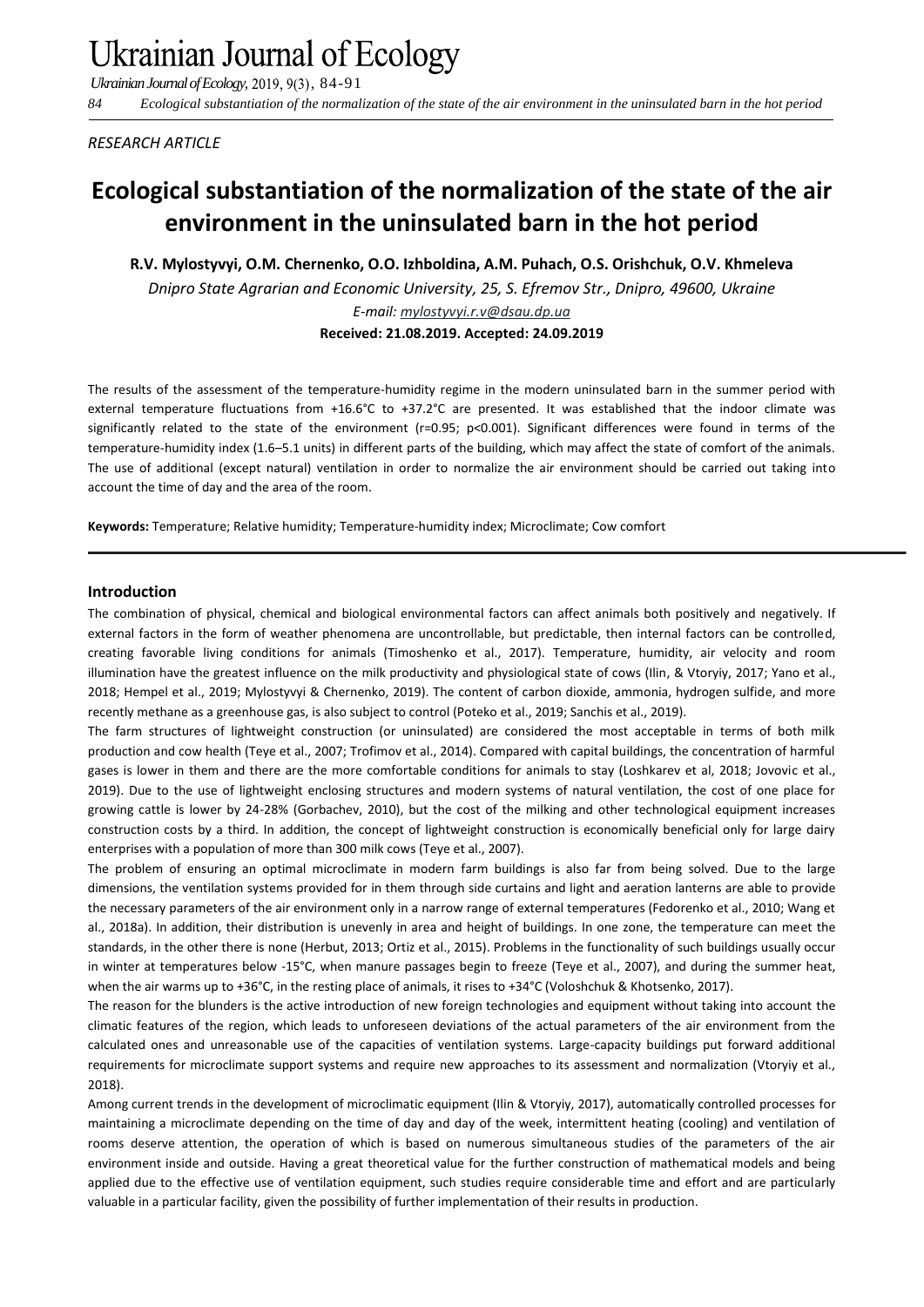The aim of the work was to investigate the parameters of temperature and relative humidity of air in the barn, depending on their state in the external environment that is necessary for further effective normalization of the microclimate. Given the design features of an uninsulated building, we believed that we should expect an uneven distribution of temperatures and humidity in the barn. This requires a differentiated approach to ensure their optimal indicators.

### **Material and methods**

The work was performed in the LLC MVK "Ekaterinoslavskiy" of the Dnepropetrovsk region (48°34'03.1" N, 34°54'47.0" E), which is a high-tech innovative dairy complex for the maintenance of Schwyz breed. Cows are situated in modern buildings designed for 600 head of dairy herd (Figure 1). The buildings are located longitudinally in the direction from northeast to southwest relative to the cardinal points. Each of them provides for a two-row placement of cubicles (1.2 m  $\times$  2.5 m) in four sections (150 heads each). Special rubber mattresses create comfortable conditions for rest in cubicles. The dimensions of buildings in the axes are 240.0 m  $\times$ 32.4 m. The side walls with a height of 3.0 m have an armoured concrete base (height 0.4 m) with fastening of canvas curtains. Additional day and night (infrared) lighting provides the necessary light conditions in the farm structure. The roof is duplex, made of sandwich panels, which allows maintaining the relative constancy of the temperature in the barn, preventing its excessive overheating or cooling. The height of the room in the roofing ridge is 9 m. In the hot period, to enhance the air exchange, fans of large diameter are included. The storage unit of the milking hall of the company DeLaval, with the herd monitoring system "Dairy Comp-350" (parallel type  $2 \times 20$ ) also has an irrigation system. A common mixed ration, balanced in accordance with the "Nutrient" Requirements of Dairy Cattle" (2001) feeding standards, is distributed to the feed tables. Balancing diets and selecting the components of the feed mixture depending on the body weight and the productivity of the cows is carried out in collaboration with representatives of Company Cargill (Cargill AT, LLC). Each process section is equipped with separate feeders with salt, chalk and soda, which allows animals to freely consume them as needed. In the interstitial passages there are group car drinkers with heated water in winter. Manure from the access passages is removed with a mobile device (Bobcat S250) when the animals are in the milking parlor.



**Figure 1.** The housing of a lightweight construction for 600 milk cows: а) internal view of cow building from the side of the feeding table; b) boxes for resting cows.

Studies were conducted in summer during the longest light period of the year (June 22-23, 2018). The temperature and humidity conditions in the farm structure and the environment were assessed using an Ambient Weather WS-10 thermohygrometer (Ambient LLC, USA) for more than 30 hours continuously, with sensors recorded every 5-20 minutes. The side curtains in the room were constantly open. Its ventilation occurred naturally (powerful fans did not work). Remote sensors (F007TH) were placed at the level of animal rest directly between the first and second boxes on the side of the end sections (from the southeast and northwest sides) and in the central part as well (between 1st and 2nd boxes), only distantly from the interstitial passage with a group drinking bowl. Protective covers for sensors in the form of durable metal grid were fixed in cubicles in advance so that animals could get used to them. The WS-10 thermo-hygrometer panel was placed outside in a shade (Figure 2). Before operation, the sensors and thermohygrometer were adjusted using an Assman aspiration psychrometer in accordance with GOST 6353-52. During the observations, the temperature fluctuations of the outside air were fixed in the range from +16.6°С to +37.2°С, and relative humidity - from 19% to 81%.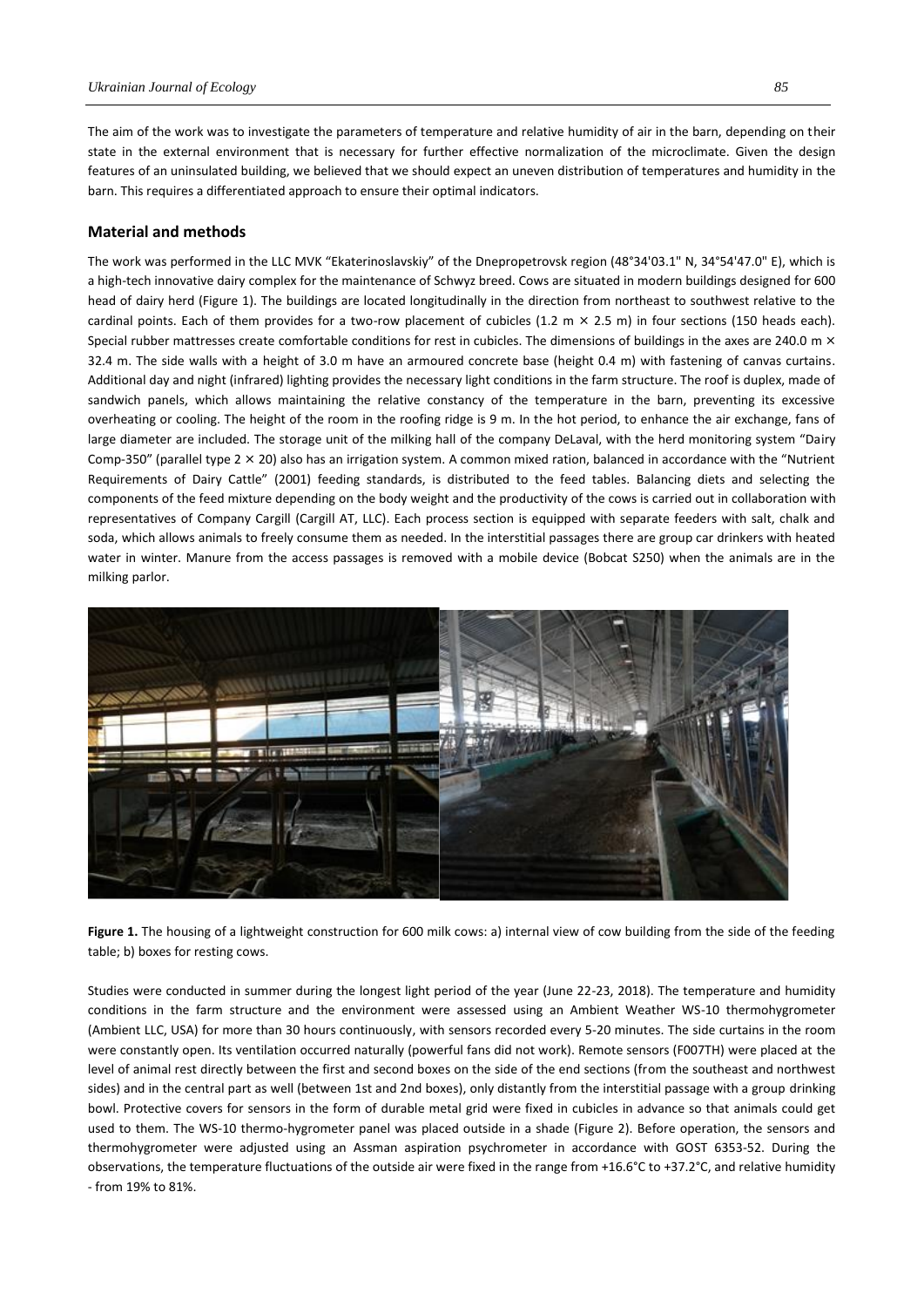

**Figure 2.** Measurement of temperature and humidity conditions in the uninsulated barn: one of the sensors (F007TH) is located in the cubicle for resting cows (a), the Ambient Weather WS-10 thermohygrometer is located outside the barn (b).

The comfort state of the cows was determined by calculating the temperature-humidity index (THI) by the equation: THI=1.8 × T−(1 −RH/100) × (T−14.3)+32 (1)

Where THI is the temperature-humidity index, T is the ambient air temperature, °С, RH is the relative air humidity, %.

Mathematical processing of the obtained results was performed using the "STATISTICA 10" software package for statistical analysis (StatSoft, Inc., USA). Differences between samples determined by the Mann-Whitney U-test were considered significant at P<0.05.

# **Results**

It is established that the air temperature in the building was different from the external environment. In particular, in the evening, night and morning time (from 7:00 pm to 7:00 am) the building was warmer. The difference between the maximum values of the average temperature in the room and outside ranged from 0.3°C to 3.7°C. From 9:00 am and until 7:00 pm the room temperature remained cool (0.2°C –4.0°C) than outside (when it is quickly heated by the sun). Differences were also found in terms of mean temperatures in different parts of the animal building. In particular (Table 1), during the day in its central part (25.5°C) it was 0.3°C and 0.9°C cooler than in the southeast and northwest ones. The maximum temperature difference between the individual parts of the room was observed at night (at 2:00 hrs): between central and southeast parts it was 1.1°C; between central and northwest parts –3.6°C, between the southeast and north-west sides –2.5°C. And in the hot period of the day (from 11:00 to 16:00) the temperature difference between the individual sections did not exceed 0.8°C. In general, taking into account the temperature dynamics in the building, it was found that it was warmer for 18 hours (from 4:00 pm to 9:00 am) in the northwest part. The difference between the average temperatures in the housing (at all observation points) and the northwest side was from 0.1°C to 2.0°C. From 10:00 to 15:00 in the southeast part, the temperature was slightly higher. It exceeded the average in the building by 0.2°C–0.4°С. In general, temperature fluctuations in the room took place in the range of +17.7°C to +34.0°С (from southeast side – 17.7°C –34.0°С; in the central part – 18.3°C –33.2°С; from northwest side – 20.2°C –33.2°С).

# **Table 1.** Dynamics of air temperature (°C) in the uninsulated barn during the day (n=162,  $X \pm SE$  ).

|             | Outside         | <b>Building</b>       |                                  |                       |
|-------------|-----------------|-----------------------|----------------------------------|-----------------------|
| Time of day | In the shade    | southeast side 1      | central part 2                   | northwest side3       |
| 1:00        | $18.2 \pm 0.08$ | $20.6 \pm 0.13*(2.3)$ | $19.6 \pm 0.16*(1,3)$            | $21.9 \pm 0.32*(1,2)$ |
| 2:00        | $17.5 \pm 0.13$ | $19.5 \pm 0.19*(2,3)$ | $18.4 \pm 0.05*(1,3)$            | $22.5 \pm 0.36*(1,2)$ |
| 3:00        | $16.7 \pm 0.11$ | $18.7 \pm 0.04$       | $18.6 \pm 0.07$                  | $20.6 \pm 0.28$       |
| 4:00        | $16.7 \pm 0.14$ | $19.4 \pm 0.71$       | $20.2 \pm 0.92$                  | $20.8 \pm 0.21$       |
| 5:00        | $17.7 \pm 0.22$ | $20.4 \pm 0.15*(2,3)$ | $21.3 \pm 0.17$ <sup>*</sup> (1) | $21.3 \pm 0.09^*(1)$  |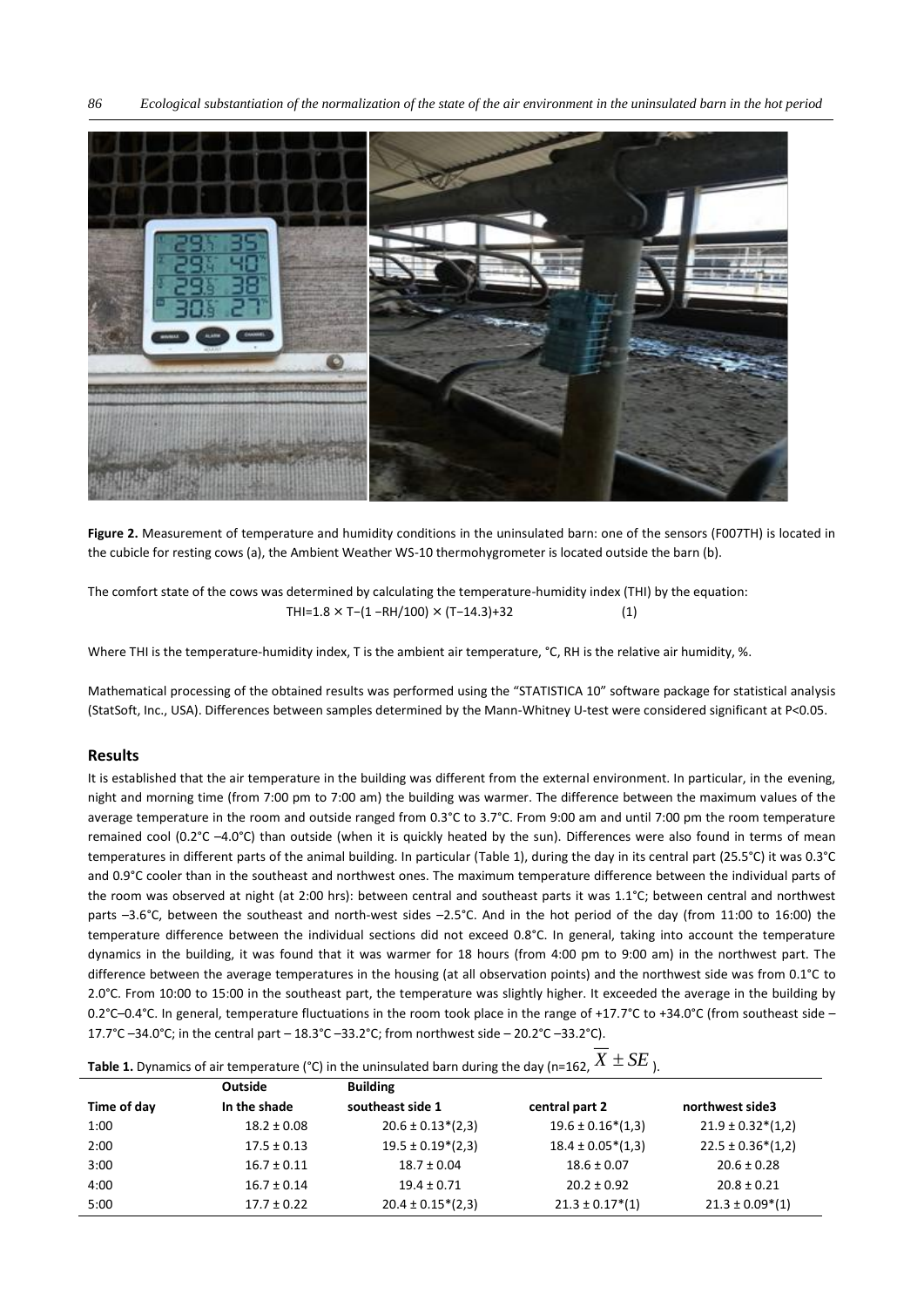| 6:00  | $19.9 \pm 0.32$ | $20.7 \pm 0.08*$                     | $21.3 \pm 0.06*$      | $21.2 \pm 0.08*$         |
|-------|-----------------|--------------------------------------|-----------------------|--------------------------|
| 7:00  | $22.9 \pm 0.62$ | $22.9 \pm 0.47$                      | $22.5 \pm 0.39$       | $23.5 \pm 0.43$          |
| 8:00  | $25.9 \pm 0.27$ | $26.0 \pm 0.39$                      | $25.2 \pm 0.36(3)$    | $26.2 \pm 0.29(2)$       |
| 9:00  | $27.6 \pm 0.25$ | $27.8 \pm 0.26(2)$                   | $26.9 \pm 0.28*(1)$   | $27.9 \pm 0.35$          |
| 10:00 | $29.2 \pm 0.46$ | $29.1 \pm 0.41$                      | $28.7 \pm 0.45$       | $28.7 \pm 0.53$          |
| 11:00 | $31.3 \pm 0.52$ | $30.9 \pm 0.52$                      | $30.5 \pm 0.53$       | $30.1 \pm 0.53$          |
| 12:00 | $33.1 \pm 0.60$ | $31.7 \pm 0.56*$                     | $31.3 \pm 0.56*$      | $31.5 \pm 0.45*$         |
| 13:00 | $33.8 \pm 0.81$ | $31.8 \pm 0.69$                      | $31.4 \pm 0.67*$      | $31.5 \pm 0.59*$         |
| 14:00 | $34.3 \pm 0.47$ | $31.3 \pm 0.46*$                     | $31.0 \pm 0.41*$      | $31.1 \pm 0.38*$         |
| 15:00 | $34.6 \pm 0.62$ | $32.4 \pm 0.70$                      | $31.7 \pm 0.66*$      | $32.7 \pm 0.56*$         |
| 16:00 | $32.6 \pm 0.23$ | $30.9 \pm 0.29*(2,3)$                | $30.5 \pm 0.24*(1,3)$ | $31.3 \pm 0.19*(1,2)$    |
| 17:00 | $31.8 \pm 0.18$ | $30.5 \pm 0.12$                      | $30.3 \pm 0.04$       | $31.1 \pm 0.11$          |
| 18:00 | $34.3 \pm 1.78$ | $30.1 \pm 0.15$                      | $30.2 \pm 0.11$       | $30.7 \pm 0.22$          |
| 19:00 | $30.1 \pm 0.46$ | $29.7 \pm 0.18$                      | $30.3 \pm 0.19$       | $31.4 \pm 0.41$          |
| 20:00 | $27.4 \pm 0.51$ | $27.9 \pm 0.46(3)$                   | $28.1 \pm 0.27(3)$    | $29.6 \pm 0.08*(1,2)$    |
| 21:00 | $24.5 \pm 0.32$ | $25.7 \pm 0.18*(3)$                  | $26.2 \pm 0.26*(3)$   | $27.4 \pm 0.42*(1,2)$    |
| 22:00 | $22.3 \pm 0.23$ | $24.3 \pm 0.21*$                     | $24.3 \pm 0.22*$      | $24.6 \pm 0.31*$         |
| 23:00 | $20.4 \pm 0.28$ | $22.0 \pm 0.26*(3)$                  | $21.3 \pm 0.48*(3)$   | $22.9 \pm 0.27^{*}(1,2)$ |
| 24:00 | $19.1 \pm 0.12$ | $21.3 \pm 0.07$ <sup>*</sup> $(2,3)$ | $20.0 \pm 0.19*(1,3)$ | $22.3 \pm 0.19^{*}(1,2)$ |
|       |                 |                                      |                       |                          |

Note: \* – Significant difference (P<0.05) between parameters outside and indoors; (1),(2),(3) –a significant difference between the separate parts of the building according to the Mann-Whitney U-test.

Humidity in the uninsulated farm building also differed from the outside air. In particular, from midnight until 7:00 am the relative humidity in the cattle-breeding housing was lower. The difference between its average values in the room and outside was from 0.7 to 6.8%. In the morning (after 8:00) and by night (24:00) the humidity in the room was 0.2–11.4% higher. It is established (Table 2) that during the day, the average value of the relative humidity (54.2%) from the northwest side was higher by 1.1 and 2.4% than in the central and southeast parts. The maximum difference between individual areas of the room in this parameter of the air environment was observed in the evening (from 7:00 pm to 10:00 pm): between the central and southeast parts –10.6%; between the central and northwest parts –6.8%, between the southeast and northwest sides –11.8°C. In the heat period from 11:00 to 16:00, the maximum difference in humidity between the indicated parts of the animal-breeding building was only 5.4; 6.7 and 7.8%. Taking into account the dynamics of relative humidity, it can be argued that for 13 hours of the day (from 8 am to 9 pm, inclusive), the air from the southeast side of the building was drier than in other parts of it. The difference between the average relative humidity in it and separately in the southeast part increased to 6.4%. In general, its value in the air of the farm structure ranged from 27 to 76% (outside the variation ranged from 19 to 81%).

| <b>Table 2.</b> Dynamics of relative air humidity in the uninsulated barn during the day (n=162, $X \pm SE$ ). |  |
|----------------------------------------------------------------------------------------------------------------|--|

|             | <b>Outside</b>  | <b>Building</b>       |                                  |                       |
|-------------|-----------------|-----------------------|----------------------------------|-----------------------|
| Time of day | In the shade    | southeast side 1      | central part 2                   | northwest side3       |
| 1:00        | $73.1 \pm 0.50$ | $71.1 \pm 0.80(2,3)$  | $68.9 \pm 0.37$ <sup>*</sup> (1) | $68.3 \pm 0.47^*(1)$  |
| 2:00        | $74.9 \pm 0.15$ | $70.9 \pm 0.28*(3)$   | $71.1 \pm 0.55*$                 | $66.5 \pm 1.08^*(1)$  |
| 3:00        | $77.7 \pm 0.41$ | $70.1 \pm 0.03$       | $72.7 \pm 0.41$                  | $70.6 \pm 1.87$       |
| 4:00        | $80.0 \pm 1.41$ | $74.5 \pm 2.12*$      | $74.5 \pm 0.71*$                 | $74.5 \pm 0.71*$      |
| 5:00        | $78.8 \pm 0.34$ | $74.2 \pm 0.66$       | $75.2 \pm 0.44$                  | $73.8 \pm 0.52$       |
| 6:00        | $73.6 \pm 1.13$ | $70.3 \pm 0.51*$      | $69.4 \pm 0.46*(3)$              | $71.6 \pm 0.32(2)$    |
| 7:00        | $65.3 \pm 2.09$ | $64.3 \pm 1.83$       | $65.8 \pm 1.25$                  | $63.8 \pm 2.52$       |
| 8:00        | $51.5 \pm 0.97$ | $52.3 \pm 0.92$       | $54.7 \pm 1.32$                  | $54.7 \pm 1.15$       |
| 9:00        | $44.0 \pm 0.47$ | $47.4 \pm 0.52*$      | $48.3 \pm 0.65*$                 | $48.4 \pm 0.78*$      |
| 10:00       | $39.6 \pm 0.78$ | $43.9 \pm 1.04*$      | $44.1 \pm 1.13*$                 | $43.7 \pm 0.56*$      |
| 11:00       | $35.2 \pm 0.75$ | $37.7 \pm 0.82(2,3)$  | $43.1 \pm 2.38*(1,3)$            | $43.4 \pm 0.52*(1,2)$ |
| 12:00       | $29.4 \pm 0.64$ | $34.3 \pm 0.56*(3)$   | $35.4 \pm 1.74*(3)$              | $41.3 \pm 0.63*(1,2)$ |
| 13:00       | $25.9 \pm 1.01$ | $32.7 \pm 1.37*$      | $35.6 \pm 2.13*$                 | $37.1 \pm 1.37*$      |
| 14:00       | $23.8 \pm 0.82$ | $31.6 \pm 0.74*(2,3)$ | $35.8 \pm 1.53*(1)$              | $38.2 \pm 0.74*(1)$   |
| 15:00       | $23.1 \pm 1.23$ | $30.9 \pm 1.72(3)$    | $32.0 \pm 2.30*(3)$              | $38.7 \pm 1.05*(1;2)$ |
| 16:00       | $27.7 \pm 0.91$ | $37.5 \pm 1.81*$      | $39.4 \pm 1.21$ <sup>*</sup> (3) | $37.9 \pm 0.36*(2)$   |
| 17:00       | $30.7 \pm 0.41$ | $36.7 \pm 0.41$       | $40.7 \pm 0.41$                  | $39.3 \pm 1.08$       |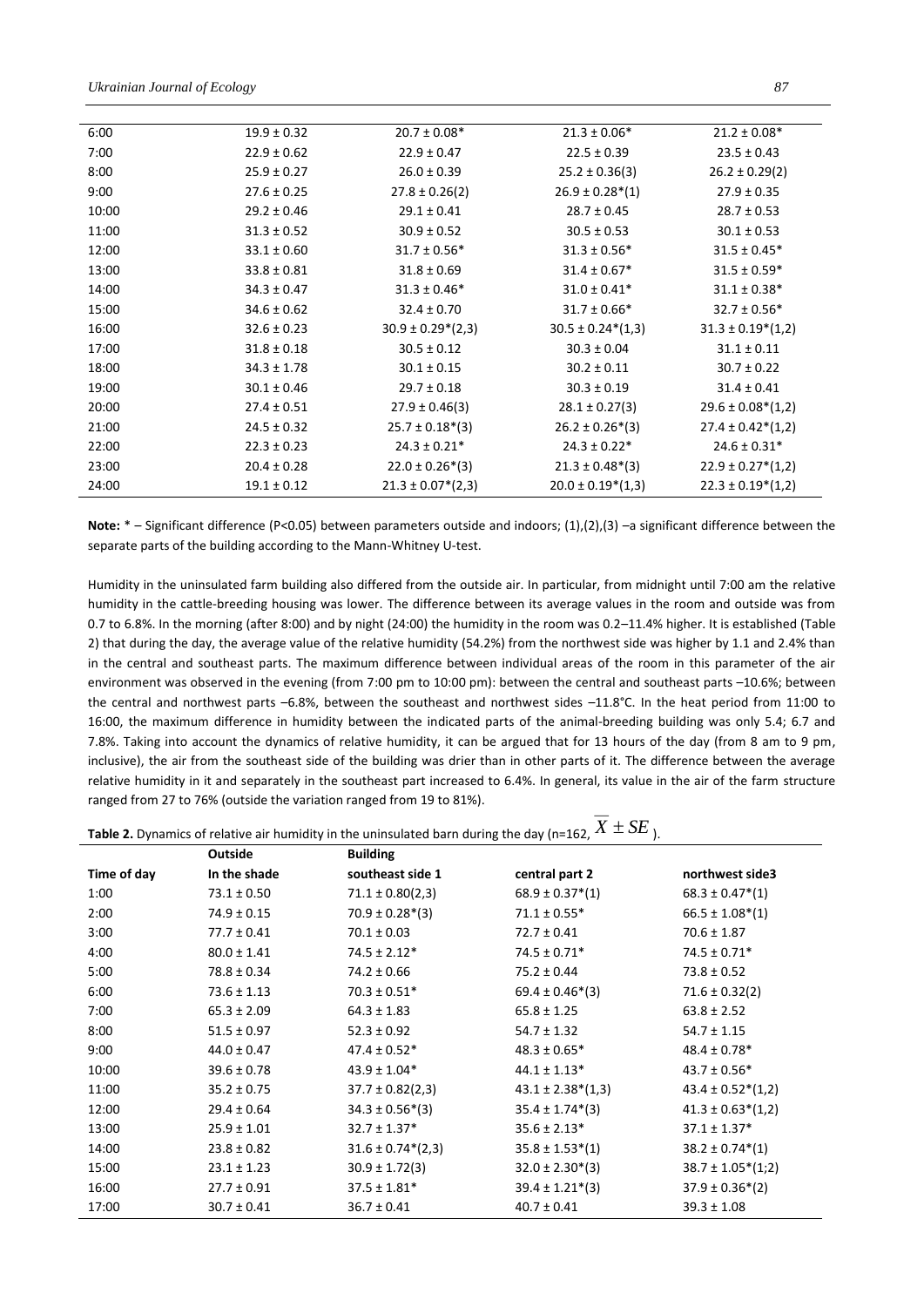| 88<br>Ecological substantiation of the normalization of the state of the air environment in the uninsulated barn in the hot period |  |
|------------------------------------------------------------------------------------------------------------------------------------|--|
|------------------------------------------------------------------------------------------------------------------------------------|--|

| 18:00 | $34.3 \pm 1.78$ | $38.7 \pm 1.08$        | $42.5 \pm 0.71$       | $44.7 \pm 3.08$       |
|-------|-----------------|------------------------|-----------------------|-----------------------|
| 19:00 | $39.0 \pm 1.41$ | $39.7 \pm 0.41$        | $50.3 \pm 2.16$       | $48.3 \pm 0.41$       |
| 20:00 | $46.6 \pm 0.84$ | $43.2 \pm 0.55*(2,3)$  | $48.2 \pm 0.42(1,3)$  | $55.3 \pm 2.74*(1,2)$ |
| 21:00 | $48.8 \pm 0.47$ | $49.3 \pm 1.12(2,3)$   | $51.8 \pm 0.65*(1,3)$ | $56.4 \pm 0.84*(1,2)$ |
| 22:00 | $52.1 \pm 0.44$ | $58.1 \pm 1.50*$       | $55.3 \pm 0.21*$      | $55.6 \pm 0.57*$      |
| 23:00 | $57.7 \pm 1.02$ | $63.9 \pm 1.78^{*}(2)$ | $56.9 \pm 0.57(1,3)$  | $65.6 \pm 2.05*(2)$   |
| 24:00 | $67.2 \pm 1.59$ | $70.3 \pm 0.23(2,3)$   | $65.2 \pm 1.95(1)$    | $66.7 \pm 0.88(1)$    |

**Note:** See table one.

During the day, fluctuations in THI outside the room occurred in the range from 61.4 to 80.6 units. In a uninsulated barn, this figure ranged from 63.7 to 82.8 units. At the same time, the difference between the average value of indoor and outdoor THI was 1.5 units (Table 3). The maximum difference in the magnitude of THI was observed at night and especially in the morning. This figure in the room was higher by 3.2-5.1 units than outside. However, in the period of heat (from 12:00 to 16:00.), the differences in the rates of external and internal air were only 0.1–1.5 units, while the value of THI was the highest outside the building. In building itself, the maximum difference in this indicator between the individual parts of the room during the day was: at night (0:00-2:00)– 5.1; in the morning (3:00-11:00)–1.7; at the afternoon (12:00-15:00)–1.6 and in the evening (16:00-23:00)–3.2. Although the average value of the index in the southeast, central part and northwest did not differ significantly and was respectively  $72.5 \pm 0.96$ ; 72.4  $\pm$  1.03 and 73.9  $\pm$  0.90 units. That is, in the northwest part the THI by 1.4–1.5 units was higher than in other parts of the building.

| <b>Table 3.</b> Dynamics of the temperature-humidity index in the uninsulated barn during the day (n=162, $X \pm SE$ ). |  |  |
|-------------------------------------------------------------------------------------------------------------------------|--|--|
|                                                                                                                         |  |  |

|             | <b>Outside</b>  | <b>Building</b>          |                                  |                                  |
|-------------|-----------------|--------------------------|----------------------------------|----------------------------------|
| Time of day | In the shade    | southeast side1          | central part 2                   | northwest side3                  |
| 1:00        | $63.7 \pm 0.11$ | $67.3 \pm 0.17^{*}(2,3)$ | $65.6 \pm 0.25*(1,3)$            | $68.9 \pm 0.49^*(1,2)$           |
| 2:00        | $62.7 \pm 0.22$ | $65.6 \pm 0.28*(2,3)$    | $63.9 \pm 0.07*(1,3)$            | $69.3 \pm 0.48^*(1,2)$           |
| 3:00        | $61.6 \pm 0.15$ | $64.5 \pm 0.04(2,3)$     | $64.3 \pm 0.11(1)$               | $67.2 \pm 0.36(1)$               |
| 4:00        | $61.6 \pm 0.21$ | $65.7 \pm 1.25$          | $66.8 \pm 1.48$                  | $67.7 \pm 0.28$                  |
| 5:00        | $63.2 \pm 0.35$ | $67.1 \pm 0.23*(2,3)$    | $68.8 \pm 0.27*(1)$              | $68.6 \pm 0.18*(1)$              |
| 6:00        | $66.3 \pm 0.44$ | $67.4 \pm 0.09*(2,3)$    | $68.2 \pm 0.13*(1)$              | $68.2 \pm 0.12*(1)$              |
| 7:00        | $70.2 \pm 0.75$ | $70.1 \pm 0.52$          | $69.7 \pm 0.47$                  | $70.9 \pm 0.59$                  |
| 8:00        | $73.0 \pm 0.39$ | $73.2 \pm 0.42$          | $72.4 \pm 0.34(3)$               | $73.8 \pm 0.35(2)$               |
| 9:00        | $74.2 \pm 0.28$ | $75.0 \pm 0.36(2)$       | $73.8 \pm 0.30(1,3)$             | $75.2 \pm 0.42(2)$               |
| 10:00       | $75.6 \pm 0.51$ | $76.2 \pm 0.43$          | $75.5 \pm 0.44$                  | $75.6 \pm 0.64$                  |
| 11:00       | $77.3 \pm 0.55$ | $77.2 \pm 0.52$          | $77.7 \pm 0.83$                  | $77.1 \pm 0.62$                  |
| 12:00       | $78.3 \pm 0.64$ | $77.6 \pm 0.59*(3)$      | $77.3 \pm 0.39(3)$               | $78.6 \pm 0.48(1,2)$             |
| 13:00       | $78.3 \pm 0.73$ | $77.4 \pm 0.73$          | $77.4 \pm 0.55$                  | $77.9 \pm 0.67$                  |
| 14:00       | $78.5 \pm 0.35$ | $76.6 \pm 0.39*(3)$      | $77.2 \pm 0.23*$                 | $77.5 \pm 0.37$ <sup>*</sup> (1) |
| 15:00       | $78.7 \pm 0.41$ | $77.8 \pm 0.47*$         | $77.2 \pm 0.36*$                 | $78.8 \pm 0.68$                  |
| 16:00       | $77.5 \pm 0.19$ | $77.2 \pm 0.24$          | $77.1 \pm 0.12(3)$               | $77.8 \pm 0.26(2)$               |
| 17:00       | $77.1 \pm 0.23$ | $76.7 \pm 0.08$          | $77.1 \pm 0.11$                  | $77.8 \pm 0.29$                  |
| 18:00       | $77.0 \pm 0.07$ | $76.5 \pm 0.11$          | $77.2 \pm 0.04$                  | $78.1 \pm 0.32$                  |
| 19:00       | $76.5 \pm 0.32$ | $76.1 \pm 0.15$          | $78.2 \pm 0.58$                  | $79.6 \pm 0.45$                  |
| 20:00       | $74.3 \pm 0.54$ | $74.5 \pm 0.51(3)$       | $75.4 \pm 0.35(3)$               | $78.4 \pm 0.41^*(1,2)$           |
| 21:00       | $70.9 \pm 0.38$ | $72.5 \pm 0.13*(3)$      | $73.1 \pm 0.27$ <sup>*</sup> (3) | $75.7 \pm 0.67*(1,2)$            |
| 22:00       | $68.3 \pm 0.28$ | $71.6 \pm 0.23*(2)$      | $70.8 \pm 0.33*(1)$              | $71.7 \pm 0.42*$                 |
| 23:00       | $66.2 \pm 0.33$ | $68.8 \pm 0.25*(3)$      | $67.3 \pm 0.62(3)$               | $70.3 \pm 0.48^*(1,2)$           |
| 24:00       | $64.8 \pm 0.11$ | $68.3 \pm 0.12*(2,3)$    | $66.1 \pm 0.39*(1,3)$            | $69.5 \pm 0.35*(1,2)$            |

**Note:** See Table 1.

Environmental parameters such as temperature and relative humidity are closely related. The correlation coefficient between them was negative (r=-0.939; P<0.001) with a high interdependence (R2=0.88). In the air of the building, this relation increased (to r=-0.972; R2=0.94), and therefore it is absolutely obviously that using THI to jointly evaluate their influence on the state of animals is very convenient. In general, the indoor climate was largely related to the state of the environment (r=0.95; R2=0.90). However, the highest correlation between THI of the environment and the value of this indicator indoors was observed on the southeast side (r=0.98; R2=0.96).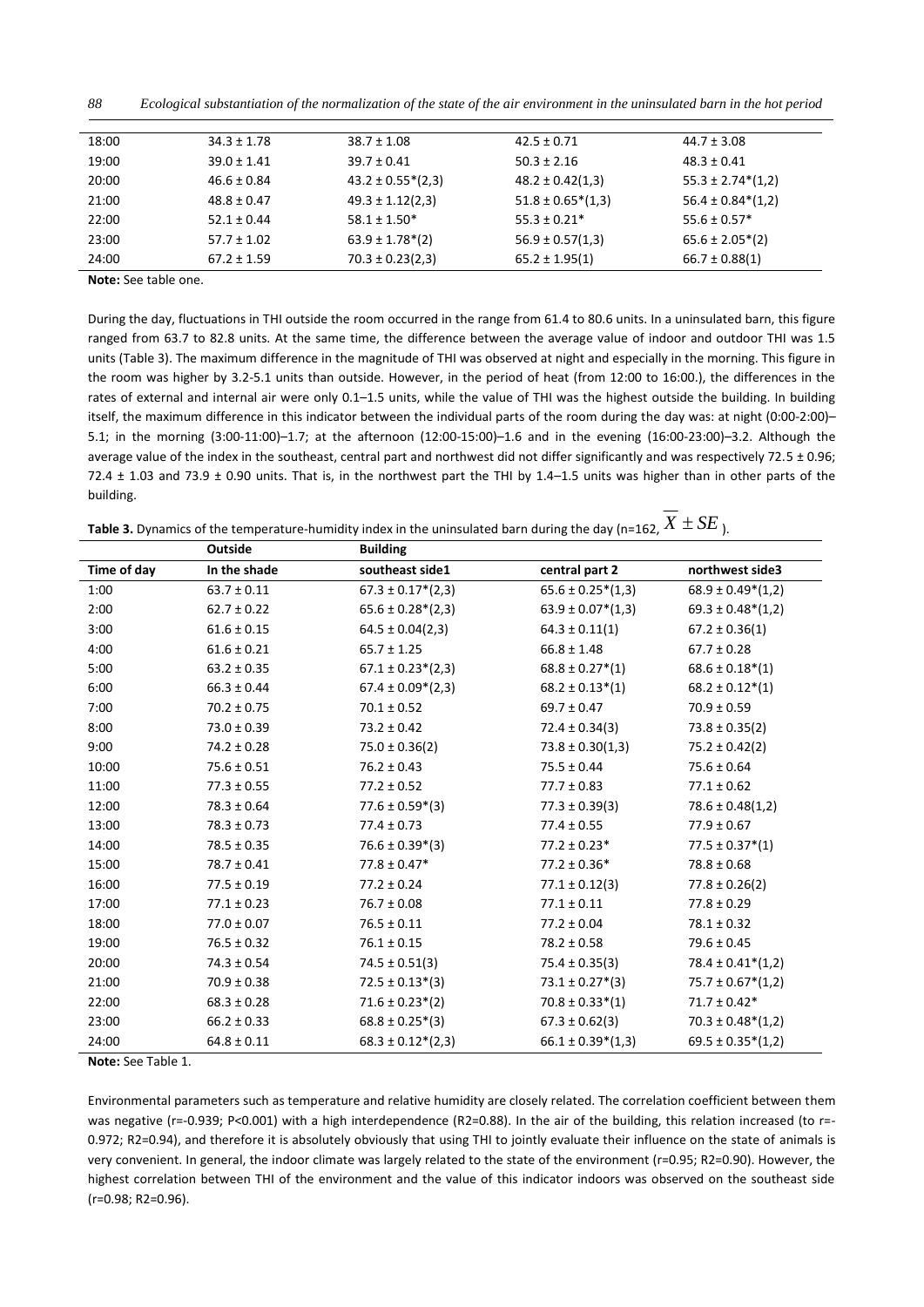#### **Discussion**

When developing modern climate control systems, the main task is to study the dynamic characteristics of temperature and relative humidity in the barn (Vtoryiy et al., 2018). Such information is needed to create mathematical models that reflect the reaction of animals to the action of environmental factors and are able to independently choose an algorithm for the effective operation of ventilation equipment (Vtoryiy et al., 2016; Wang et al., 2018b; Yi et al., 2019). For a successful process of such modeling, it is necessary to have a sufficient amount of information about the dynamics of the microclimate parameters in lightweight farm structures in different parts of the room for a certain period of time, since they differ significantly and depend on the temperature-humidity state of the external environment. In particular (Sofronov et al., 2016), in the central part of the building the temperature was 2-3°C higher than at the faces of the barn. The relative air humidity in this part of the building exceeded the standard value by 7-12%, while at the ends it was within the normal range. The most favorable zone for animal habitat was the zone at the entrance to the building, however, information on the barn location relative to the cardinal points and the windrose is not indicated, and therefore it is difficult to draw conclusions about what factors positively influenced the state of the air environment in it. It is reported (Martyinova & Yastrebova, 2013), that the "critical points" of the deterioration of the microclimate were the northern and southern sides in the barns during the winter period, and in summer the southern and central ones, but there are no data on the placement of buildings in this publication as well.

We are inclined to believe that the uneven distribution of temperatures and humidity in wide-sized buildings that we found may be related to their design features (Marciniak, 2014). We came to the conclusion (Timoshenko et al., 2017), that in buildings made of sandwich panels reinforced on load-bearing reinforced concrete structures and in buildings made of metal structures with a warmed roof, more comfortable conditions for animals are created than in buildings made of prefabricated semi-frame reinforced concrete structures and metal structures without warming of the roof. In particular (Trofimov et al., 2014), in summer, in the face area of the building with a warmed roof it was  $1.6^{\circ}C$  (+27.5 $^{\circ}C$ ) cooler than in the room without it (+29.1 $^{\circ}C$ ), and the relative humidity was lower by 2, 8% (50.3%). In the central part of the building from metal structures with a warmed roof it was 1.6°C (+28.3°C) cooler, and humidity was 4.5% lower (50.7%) than in the building without roof warming (+29.9°C and 55.2%). The difference in temperature and relative humidity in some parts of these rooms was 0.8°C and 2.1-0.4%, with a higher difference in indicators in the building without a warmed roof. More comfortable conditions of the microclimate in a farm structure with a warmed roof contributed to the fact that cows spent more time in a stall lying (5.3%).

It is claimed (Fedorenko et al., 2010), that in wide-sized buildings out of the three possible modes of natural convection, the regime of stochastic (turbulent) convection is realized, which is characterized by indiscriminate gas flows with intensive mixing. It is reported (Vtoryiy et al., 2018), that the temperature difference in the lightened animal building and outside was 4.9°C-8.4°C, and regarding the relative humidity of the air it was 2.5-5.1%. Just as in our study, scientists measured the temperature and humidity of the air in real time using electronic sensors that were situated directly above the animal cubicles at a height of 2.5 m. The location of the recorders above the floor at such a distance was motivated by their inaccessibility to animals and operating staff (they should not interfere with the implementation of technological processes and operations). At the same time, the parameters of external air were fixed at a height of 2 m above the ground. Such an arrangement of sensors, although it was convenient for data collection, however, did not fully reflect the state of the environment in the place of stay of animals, which directly affects them. We understand that in our case, the animals' stay near the sensors could have influenced their measurements during direct contact (licking, etc.). However, the advanced (for several days) fixing of covers from a metal grid without sensors in the boxes should warn "excessive interest "of cows to the placed equipment. The single data given by the authors (Trofimov et al., 2014; Sofronov et al., 2016; Voloshchuk & Khotsenko, 2017) on the dynamics of the indicators of temperature and relative humidity in the buildings, without taking into account their integral effect, do not fully reflect the state of comfort of the cows, to evaluate which in hot period the temperature-humidity index is used (Vtoryi et al., 2018; Mijic et al., 2019; Pinto et al., 2019; Mylostyvyi et al., 2019). Researchers believe (Hammami et al., 2013; Herbut et al., 2018) that the index value below 68 corresponds to comfortable conditions for animals and is the limit above which they are prone to heat stress. The THI value at the level of 68-71 corresponds to a slight stress, within 72-79 – to moderate stress, while at 80-89 cows are in a state of severe, and 90-99 very strong (hard) stress. The differences we obtained in the indicators of this index both indoors and outdoors, as well as in individual parts of the barn, can directly affect the animal organism and their productivity, as reported by other researchers. (Bertocchi et al., 2014; Schüller & Heuwieser, 2016; Mylostyvyi & Sejian, 2019). Based on the data presented by us, during the day cows that were in the central and southeast parts of the room could experience discomfort for 18 hours, in the northwest part for 22 hours. At the same time, THI indices that corresponded to the stress state of animals outside the room (in the shade) lasted only 16 hours. We associate the revealed differences in the uneven distribution of temperature and humidity in the room with its design features and location relative to the cardinal points. The data obtained indicate the need for additional application of active ventilation, not only during the hot period, but also other hours of the day, depending on the area of the room.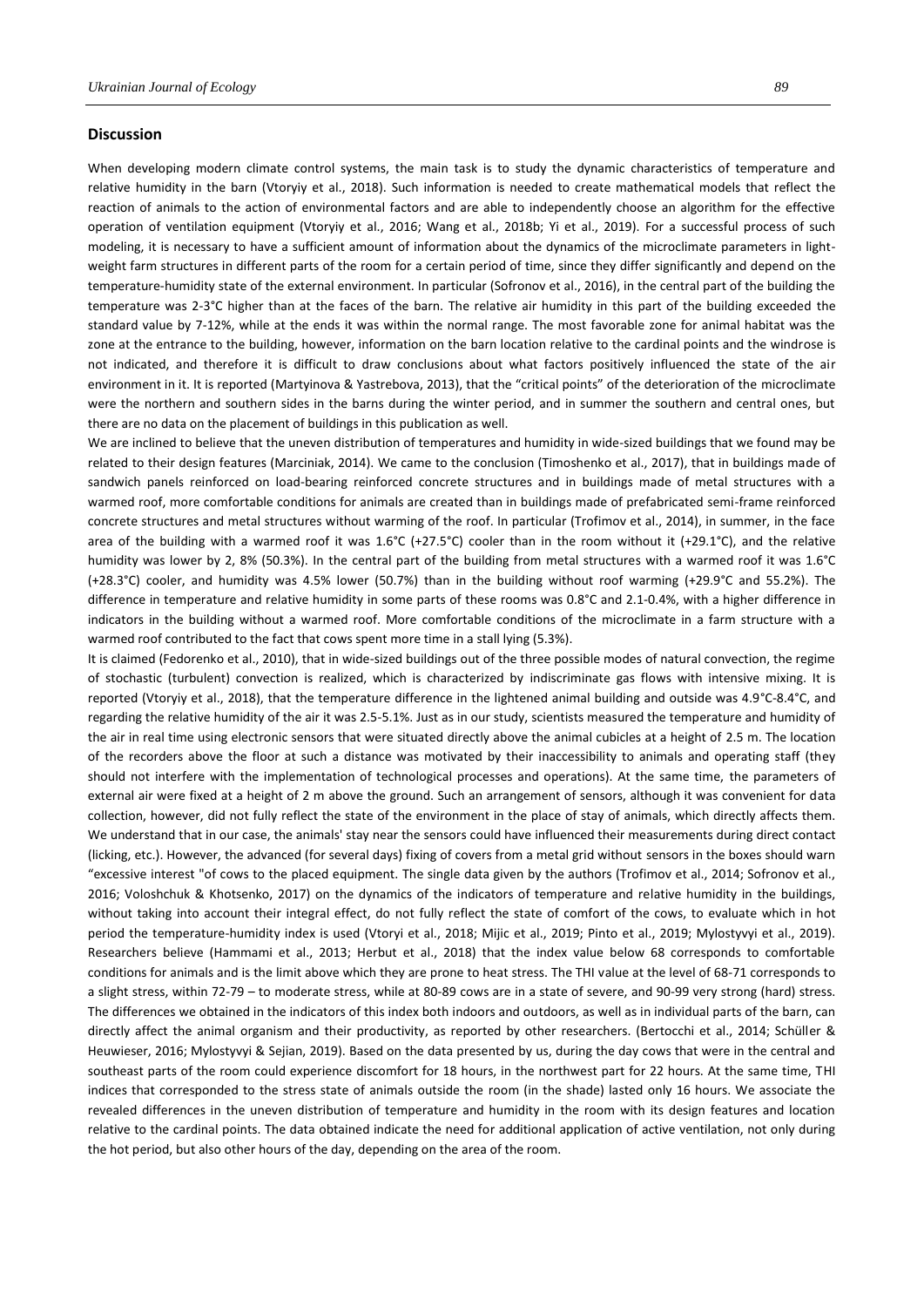### **Conclusion**

The temperature-humidity state in the uninsulated barn was different from the external environment. The difference in average air temperatures in the building and outside during the day was 0.2°C –4.0°C. Relative air humidity differed by 0.7–6.8%. The distribution of these microclimate parameters in the barn was uneven. Differences in temperature and relative air humidity in its individual parts were 1.1°C –3.6°C and 6.8–11.8%. The difference between the average THI value in the room and outside was 1.5 units, with a maximum difference between its individual parts during the day of 1.6–5.1 units. A high correlation was found between the temperature and humidity conditions in the room and its position in the environment (r=0.95). The high coefficient of determination (R2=0.90) indicates the possibility of using mathematical modeling methods for predicting and normalizing the microclimate in light-weight buildings.

# **References**

Bertocchi, L., Vitali, A., Lacetera, N., Nardone, A., Varisco, G., & Bernabucci, U. (2014). Seasonal variations in the composition of Holstein cow's milk and temperature–humidity index relationship. Animal, 8(4), 667–674.

Fedorenko, I.Y.A., Kapustin, N.I., Kapustin, V.N., Byirdin, I.N. (2010). Mathematical modeling of frey (natural) convection in livestock buildings of large capacity. Bulletin of Altai State Agrarian University, 11(73), 66–70.

Gorbachev, M.I. (2010). The economic efficiency of modernization of livestock in the farms of the Moscow region. International Technical and Economic Journal, 1, 15–20.

Hempel, S., Menz, C., Pinto, S., Galán, E., Janke, D., Estellés, F., Amon, T. (2019). Heat stress risk in European dairy cattle husbandry under different climate change scenarios uncertainties and potential impacts. Earth System Dynamics Discussions, 1–38.

Herbut, P. (2013). Temperature, humidity and air movement variations inside a free-stall barn during heavy frost. Annals of Animal Science, 13(3), 587–596.

Herbut, P., Angrecka, S., & Walczak, J. (2018). Environmental parameters to assessing of heat stress in dairy cattle—a review. International Journal of Biometeorology, 62(12), 2089–2097.

Ilin, R.M., Vtoryiy, S.V. (2017). Justification of the parameters of the microclimate monitoring system in livestock buildings. Technologies and technical means of mechanized production of crop and livestock products, 92, 212–217.

Jovovic, V., Pandurevic, T., Vazi, B., & Erbez, M. (2019). Microclimate parameters and ventilation inside the barns in the lowland region of Bosnia and Herzegovina. Journal of Animal Science of bih, 1(2).

Loshkarev, I.Y.U., Aberyasev, A.YA., Loshkarev, V.I. (2018). Assessment of the effectiveness of introducing a light aerator into the ventilation system of a barn. Actual problems of the energy sector, 104-105.

Marciniak, A. (2014). The use of temperature-humidity index (thi) to evaluate temperature-humidity conditions in freestall barns. Journal of Central European Agriculture, 15(2), 73–83.

Martyinova, E.N., Yastrebova, E.A. (2013). The area of animals in the building is a factor in influencing milk production. Modern problems of science and education, 3, 421.

Mijic, P., Gantner, V., Vuckovic, G., Bobic, T., Baban, M., Gregic, M., & Pejic, M. (2019). Production of dairy cows at different environmental climatic parameters. Journal of Animal Science of bih, 1(2).

Mylostyvyi, R. V., & Sejian, V. (2019). Welfare of dairy cattle in conditions of global climate change. Theoretical and Applied Veterinary Medicine, 7(1), 47-55.

Mylostyvyi, R., & Chernenko, O. (2019). Correlations between environmental factors and milk production of Holstein cows. Data, 4(3), 103.

Mylostyvyi, R., Chernenko, O., & Lisna, A. (2019). Prediction of comfort for dairy cows, depending on the state of the environment and the type of barn. Development of Modern Science: The Experience of European Countries and Prospects for Ukraine.

Ortiz, X.A., Smith, J.F., Villar, F., Hall, L., Allen, J., Oddy, A., Collier, R. J. (2015). A comparison of 2 evaporative cooling systems on a commercial dairy farm in Saudi Arabia. Journal of Dairy Science, 98(12), 8710–8722.

Pinto, S., Hoffmann, G., Ammon, C., Amon, B., Heuwieser, W., Halachmi, I., Amon, T. (2019). Influence of barn climate, body postures and milk yield on the respiration rate of dairy cows. Annals of Animal Science, 19(2), 469–481.

Poteko, J., Zähner, M., & Schrade, S. (2019). Effects of housing system, floor type and temperature on ammonia and methane emissions from dairy farming: A meta-analysis. Biosystems Engineering, 182, 16–28.

Sanchis, E., Calvet, S., Prado, A. del, & Estellés, F. (2019). A meta-analysis of environmental factor effects on ammonia emissions from dairy cattle houses. Biosystems Engineering, 178, 176–183.

Schüller, L. K., & Heuwieser, W. (2016). Measurement of heat stress conditions at cow level and comparison to climate conditions at stationary locations inside a dairy barn. Journal of Dairy Research, 83(3), 305–311.

Sofronov, V.G., Danilova, N.I., SHamilov, N.M., Kuznetsova, E.L. (2016). The effect of microclimate on the body and milk productivity of dairy cows. Scientific notes of Kazan State Academy of Veterinary Medicine named after NOT. Bauman, 227(3), 82–85.

Teye, F., Hautala, M., Pastell, M., Praks, J., Veermae, I., Poikalainen, V., Pajumagi, A., Kivinen, T., Ahokas, J. (2007). Microclimate in cowsheds in Finland and Estonia. ISAH-2007 Tartu, Estonia.

Timoshenko, V.N., Muzyika, A.A., Moskalёv, A.A., Kirikovich, S.A., SHmatko, N.N., SHeygratsova, L.N., Puchka, M.P., Timoshenko, M.V. (2017).

The influence of technical and technological solutions on the formation of the habitat of cows in the conditions of farms and complexes. Zootechnical science of Belarus, 52(2), 216–223.

Trofimov, A.F., Timoshenko, V.N., Muzyika, A.A., Moskalev, A.A., Kovalevskiy, I.A., SHeygratsova, L.N. (2014). The formation of a microclimate in livestock buildings of various types for the maintenance of lactating cows. Scientific notes of an educational institution Vitebsk Order Badge of honor State Academy of Veterinary Medicine, 50(2-1), 331–335.